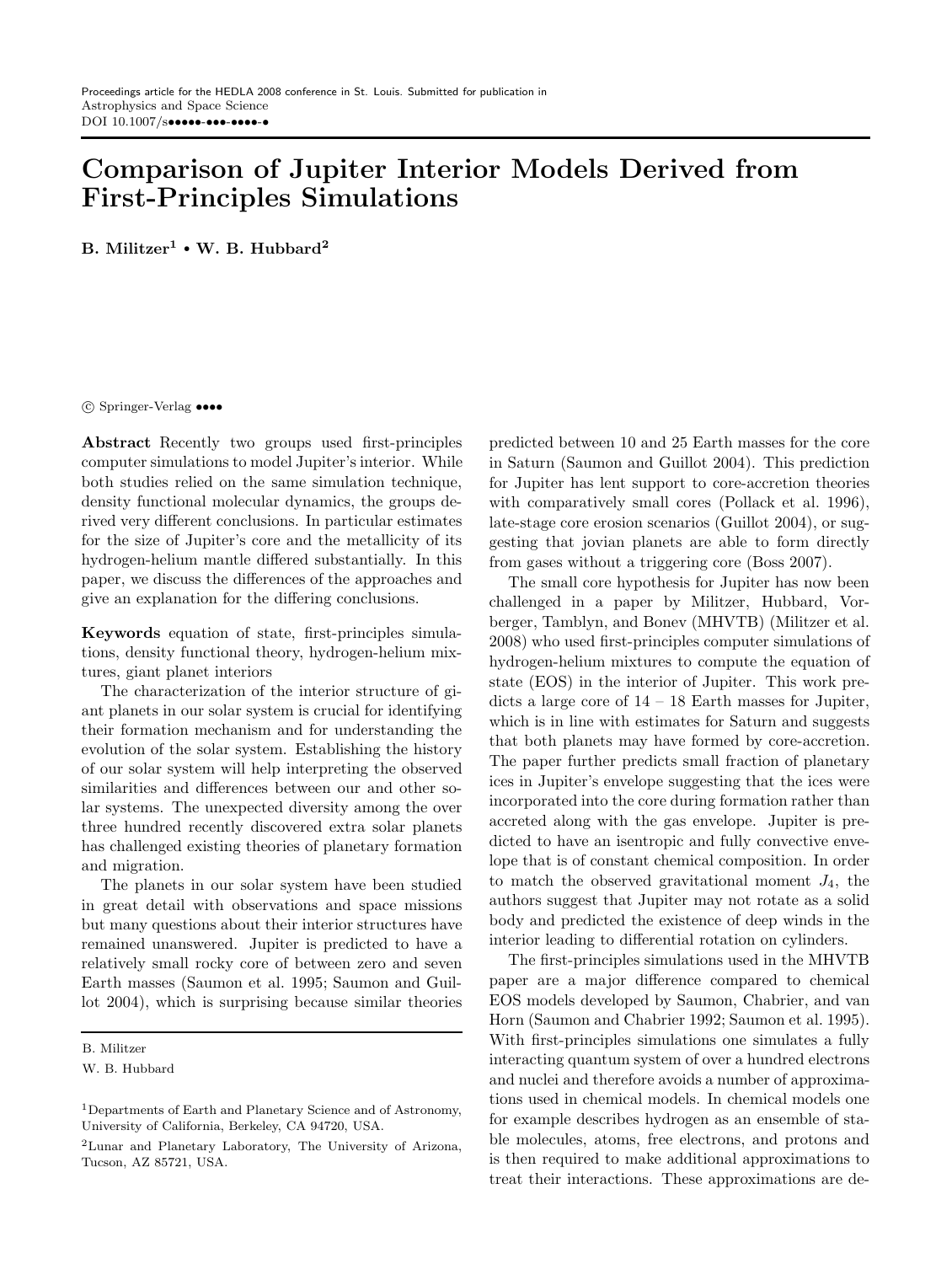pendent on the material under consideration and may also depend on the temperature and pressure. Firstprinciples methods describe the interactions on a fundamental level. One is also required to make some approximations to solve the many-body Schrödinger equation but those are very different in nature, are not material specific and do not depend on the  $T$  and  $P$ . Therefore one expects EOSs derived from first-principles to be more accurate than chemical models unless they have been fit to experiments. However, no experimental EOS data are available for the deep interiors of giant gas planets.

The MHVTB paper described significant differences between the first-principles EOS and chemical models. However these were not solely responsible for the different predictions for Jupiter's interior. In a different paper, Nettelmann, Holst, Kietzmann, French, Redmer and Blaschke (NHKFRB) Nettelmann et al. (2008) also used first-principles method to study Jupiter's interior but came to very different conclusions. Very much in line with earlier models, they predict a small core for Jupiter and a large amount of heavy elements in the envelope.

In this paper, we will objectively discuss the differences between the MHVTB and NHKFRB approaches in order to explain how such different conclusions were derived, although we encourage the reader to compare the two original papers also. The differences between the two papers can be sorted into three categories: (1) differences in DFT-MD simulations, (2) differences in the subsequent construction of adiabats, and (3) different assumptions in the models for Jupiter's interior. We will go through these differences in the following three sections and demonstrate that the main difference arises from point (3).

#### 1 Comparison of Simulation Parameters

In this section we discuss the differences in the firstprinciples simulations performed by the two groups. Although there are differences in the level of accuracy, they are unlikely to be the main reason for the differences in the Jupiter models. Both groups used density functional molecular dynamics (DFT-MD) simulations and should derive identical equations of state for hydrogen, helium, and their mixtures. However, computational details are important for accuracy of the derived EOS.

The NHKFRB group used exclusively VASP code while MHVTB used CPMD as well as the VASP code. MHVTB verified that both codes yield identical results when run accurately.

The MHVTB group performed simulations of hydrogen-helium mixtures using a mixing ratio that closely resembles Jupiter's composition within the limitations of a finite simulation cell. The NHKFRB instead relied on the ideal mixing approximation using EOSs of pure hydrogen and helium. This approximation neglects all interactions between hydrogen and helium. In Refs. (Vorberger et al. 2007a,b), it was shown that this interaction leads to significant corrections in the derived pressures and energy but, more importantly, the presence of helium increases that stability of the hydrogen molecules for given  $T$  and  $P$ . These interaction effects also have an impact on the derived adiabat that will be discussed in the next section. However, linear mixing approximation does not affect the predicted core mass very much. In fact, the MHVTB group used their own set of simulations for pure hydrogen and helium (Militzer 2008) in a separate Jupiter model and derived a core mass that differed by only 2 Earth masses. MHVTB use this independent calculation to estimate the uncertainty of the predictions.

The NHKFRB group performed DFT-MD simulations with 500-2000 time steps. MHVTB performed simulations for 2 picoseconds with 5000 time steps. Longer simulations lead to more accurate averages for thermodynamic variables such as pressure and internal energy.

Concerning the size of the simulation, the NHKFRB paper states that simulations with between 32 and 162 atoms for hydrogen, helium, and water were performed. A conservative estimate of the precision of the EOS 5% is given. Conference presentations by this group showed results with 64 hydrogen atoms and 32 helium atoms (64 electrons). The MHVTB group used simulations with  $128$  electrons throughout, which are more accurate.

The NHKFRB used  $(\frac{1}{4}, \frac{1}{4}, \frac{1}{4})$  Baldereschi point to sample the Brillouin zone for all simulations. The MHVTB group analyzed the k-point dependence using simulation with up to 4x4x4 k-points and then performed simulation with 2x2x2 in the metallic regime and using the  $\Gamma$  point at lower densities. It was shown that Γ point only simulation overestimate the pressure near Jupiter's core-mantle boundary by 1.6%.

## 2 Derivation of the Adiabats

Convection dominates the heat transport in giant gas planets. This leads to an adiabatic temperaturepressure profile for the planet's interior with the exception of a small low pressure region near the surface where radiative heat transport takes over. It is not clear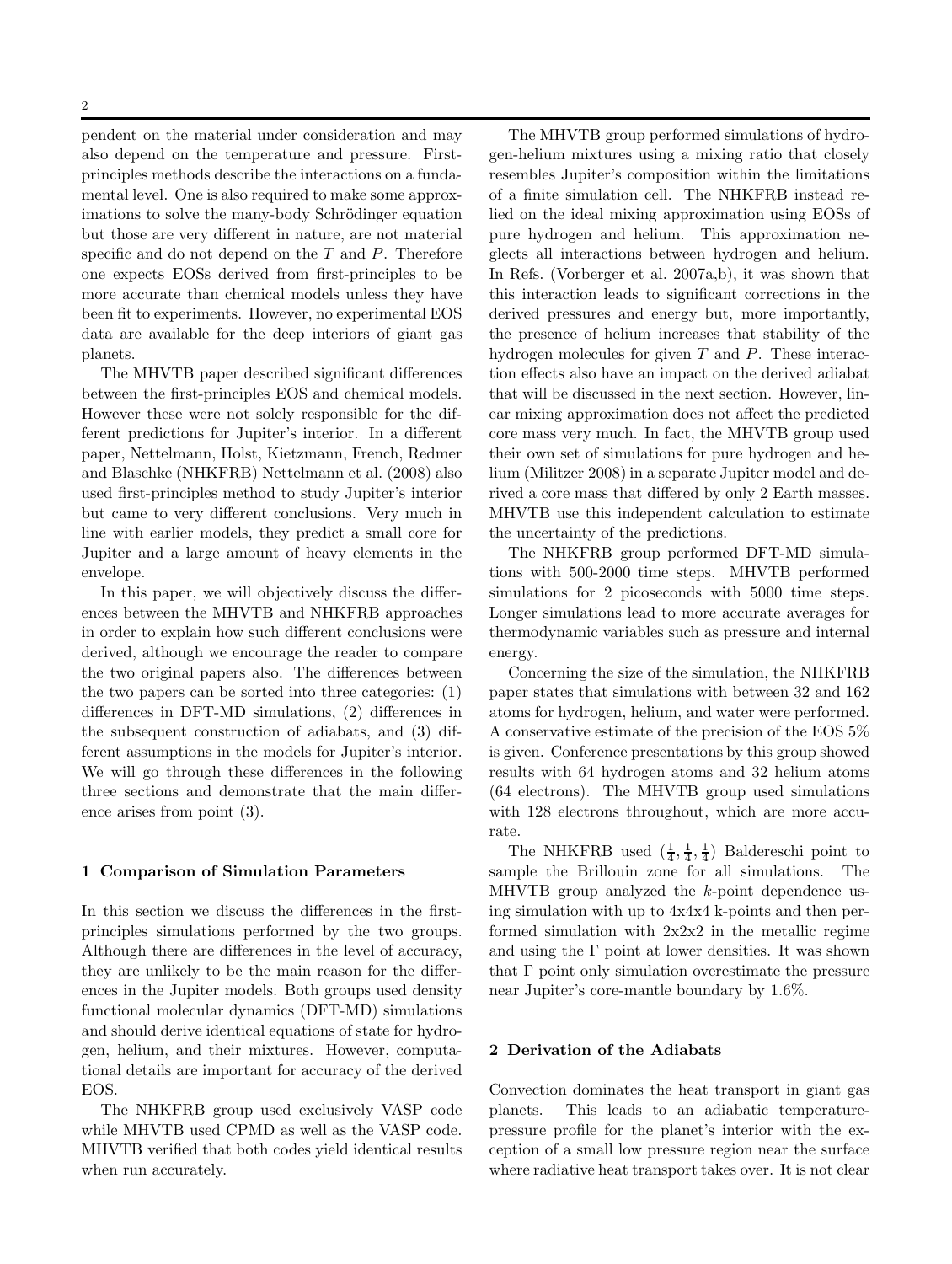if the cores of giant planets themselves are convective but the following planetary models are insensitive to the temperature profile in the core. On the other hand, the temperature profile in the hydrogen-helium rich envelope and the required derivation of adiabats are very important to characterize the interiors of giant planets. However, neither Monte Carlo nor molecular dynamics methods can compute the entropy directly because both techniques save orders of magnitude of computer time by generating only a representative sample of configurations instead of integrating over the whole configuration space that would be needed to derive the entropy.

One typically derives the entropy by thermodynamic integration from a known reference state. This can be very computationally demanding and is also not needed to map out planetary interiors. The absolute value of the entropy is not important as long as one is able to construct  $(T, P)$  curves of constant entropy. This can be achieved by using the pressure and the internal energy from first-principles simulations at different  $(T, V)$ conditions. Using Maxwell's relations, one finds,

$$
\left. \frac{\partial T}{\partial V} \right|_{S} = -\frac{\frac{\partial S}{\partial V}|_{T}}{\frac{\partial S}{\partial T}|_{V}} = -T \frac{\frac{\partial P}{\partial T}|_{V}}{\frac{\partial E}{\partial T}|_{V}}.
$$
\n(1)

By solving this ordinary differential equation,  $(V, T)$ adiabats can be constructed as long as a sufficiently dense mesh of high-quality EOS points are available to make the required interpolation and differentiation of E and P with respect to temperature satisfactorily accurate.

One drawback of formula (1) is that it is not necessarily thermodynamically consistent if pressures and internal energies are interpolated separately. This is the primary reason why we developed a fit for the free energy (Militzer 2008) that is thermodynamically consistent by construction. The free energy,  $F(V,T)$ , is fit in such a way that first-principles pressures and internal energies are reproduced by,

$$
P = -\frac{\partial F}{\partial V}\Big|_{T} \quad \text{and} \quad E = F - T \frac{\partial F}{\partial T}\Big|_{V} . \tag{2}
$$

The details of this method are described in Ref. (Militzer 2008) where a helium EOS derived from firstprinciples simulations is presented for a large temperature and pressure interval.

We apply this fit across the insulator-to-metal transition in fluid hydrogen-helium mixtures. According to predictions from the best simulation methods currently available, quantum Monte Carlo (Delaney et al. 2006) and DFT-MD (Vorberger et al. 2007a) this transition is expected to occur gradually. However, for pure hydrogen, the dissociation transitions gives raise to a region

of negative  $\partial P/\partial T|_V$  (Vorberger et al. 2007a), which leads to a negative Grüneisen parameter and might introduce a barrier into Jupiter's convection. However, the MHVTB work demonstrated that in a hydrogenhelium mixture the region of  $\partial P/\partial T|_V < 0$  is shifted to lower temperatures than occur in Jupiter. Significant effort went into analyzing this transition within the DFT-MD method. The conclusion is that Jupiter's interior is fully convective and this is main reason for constructing a two-layer model.

The dissociation transition leads to a region where  $\partial P/\partial T|_V$  is small but positive. Following Eq. (1), the temperature along the adiabat raise very little in this region. As a result, the predicted temperatures for the metallic regime reaching all the way down to coremantle boundary are significantly lower than predicted by the NHKFRB model. There is no information in the NHKFRB paper on how the entropy was derived. At this point, one cannot verify whether Eq. (1) is fulfilled. The NHKFRB adiabats agree well with adiabat from the SCvH EOS model for lowest and highest pressures in Jupiter's envelope.

The MHVTB adiabats, on the other hand agree with SCvH only in the low density limit. At the highest pressures at the core-mantle boundary, one still finds differences in the predicted temperatures much in the same way that differences in pressure are observed. At Jupiter's core-mantle boundary the pressures are not yet high enough so that the hydrogen-helium mixtures would be mostly ideal. Therefore, in the absence of experimental data, differences between ab initio and chemical models are expected.

### 3 Comparison of Jupiter Interior Models

The main difference between the two Jupiter's model under consideration arise from the modeling assumptions. The MHVTB group derived a new type of Jupiter model that has only two layers: a dense core and a completely isentropic (consistent with full convection and no phase transitions) mantle composed of mostly hydrogen and helium. Because there is no freedom in this type of model to redistribute mass by invoking chemical discontinuities in the mantle, the group could only match the gravity moment  $J_4$  and all other constraints by invoking differential rotation with deep winds in Jupiter's envelope instead of the conventional solid-body rotation with minor surface winds. Substantial differential rotation in Jupiter, potentially detectable by the forthcoming Juno orbiter, was one of main predictions of the MHVTB paper.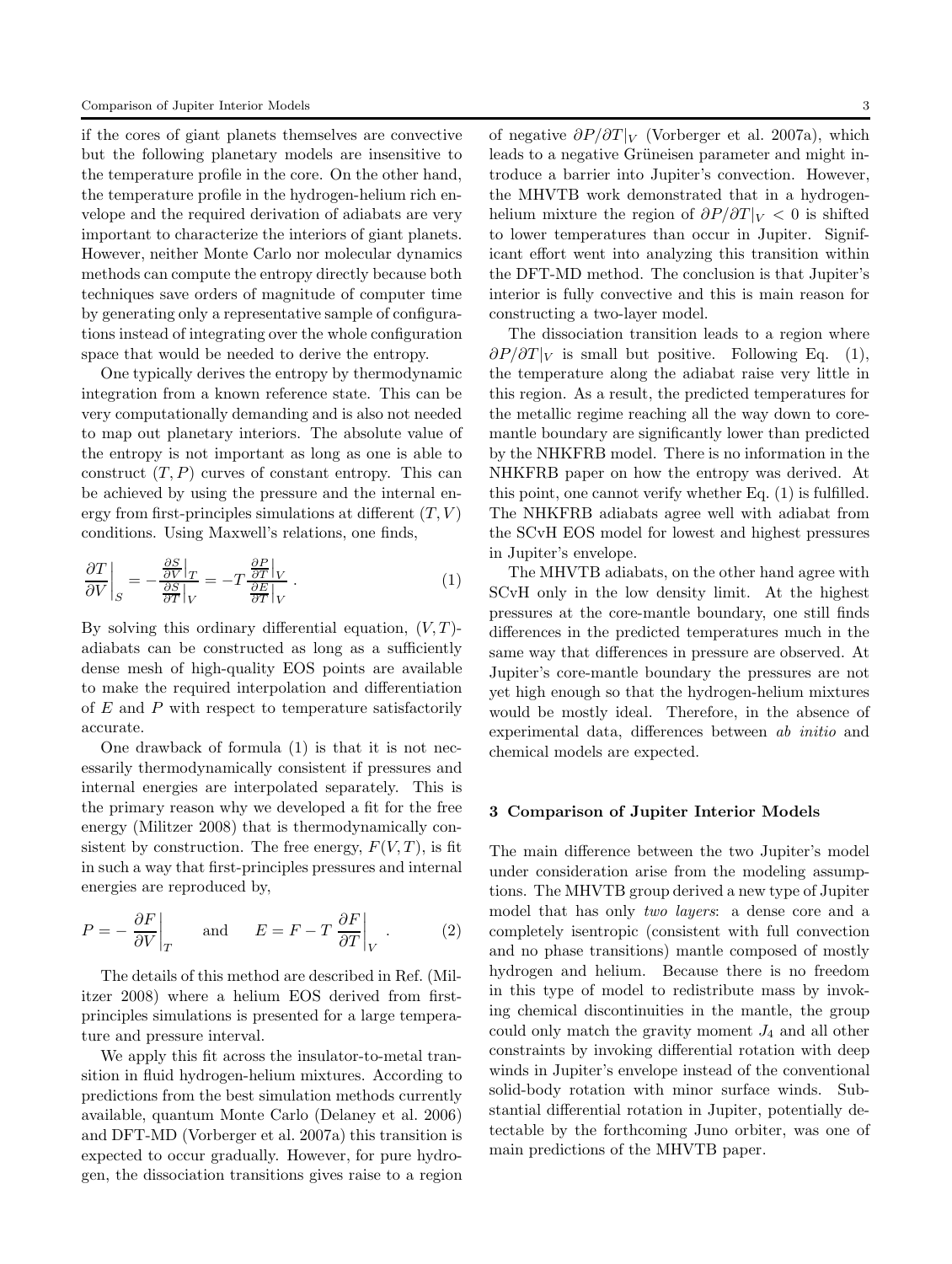The NHKFRB group used a three layer model that is much closer to previous models by Saumon and Guillot (2004). Besides a solid rock core, NHKFRB model assumes the mantle to be composed of two layers with differing composition. The flexibility to distribute helium and heavier elements unevenly in the two mantle layers and the associated redistribution of mass allows NHKFRB group to match  $J_4$  without additional assumptions such as differential rotation. This is main difference between the two models. The redistribution of mass in the NHKFRB model to match  $J_4$  also reduces the predicted core mass and leads to a larger amount of heavier elements in the envelope.

In the NHKFRB model, the inner layer of Jupiter is helium rich (24.5%) and contains metallic hydrogen while the outer layer is helium poor (23.3%) and contains molecular hydrogen. However, the NHKFRB model also predicts a very large difference in the concentration of heavier elements: 2.1% in the outer and 16.6% in inner layer. An explanation how such large concentration differences can arise during Jupiter's evolution remains to be given. In this regard, the MHVTB is much simpler. It assumes a fully convective mantle of constant chemical composition.

NHKFRB used the standard theory of figures to derive Jupiter's gravity field. In contrast, MHVTB used two independent approaches to derive the gravity field. The first approach used the theory of figures, while the second approach used the self-consistent-field method incorporating arbitrary differential rotation (Hubbard et al. 1975; Hubbard 1982) to monitor numerical errors in the gravity field calculations and to confirm that the  $J_4$  mismatch for solid-body rotation is not a numerical artifact. Because NHKFRB used a standard solution for the uniformly-rotating polytrope of index one to test their code, it seems unlikely that their gravity calculations are affected by errors either. However, as a minor point, NHKFRB fitted their models to an older value for  $J_4$  with larger error bars instead of using (Jacobson 2003).

Summarizing one can say that MHVTB predicted a large core in Jupiter of 14 – 18 Earth masses using a new two-layer model with a fully convective envelope. The NHKFRB work predicted a much smaller core based on a three-layer model that is very similar to earlier Jupiter models. The crucial difference lies in the treatment of the molecular-to-metallic transition in dense fluid hydrogen and more work is needed to characterize this transition with different experimental and theoretical techniques. MHVTB analyzed this transition within density functional theory and concluded that this transition is continuous leading to an Jupiter envelope of constant chemical composition. Instead of analyzing this transition, NHKFRB follow previous models and made the additional assumption of two chemically different mantle layers. Besides the discussed accuracy differences in the computed EOS, we attribute this extra assumption to be the primary reason with the difference in the predicted core masses for Jupiter.

Acknowledgements We thank J. Vorberger and D. Stevenson for comments.